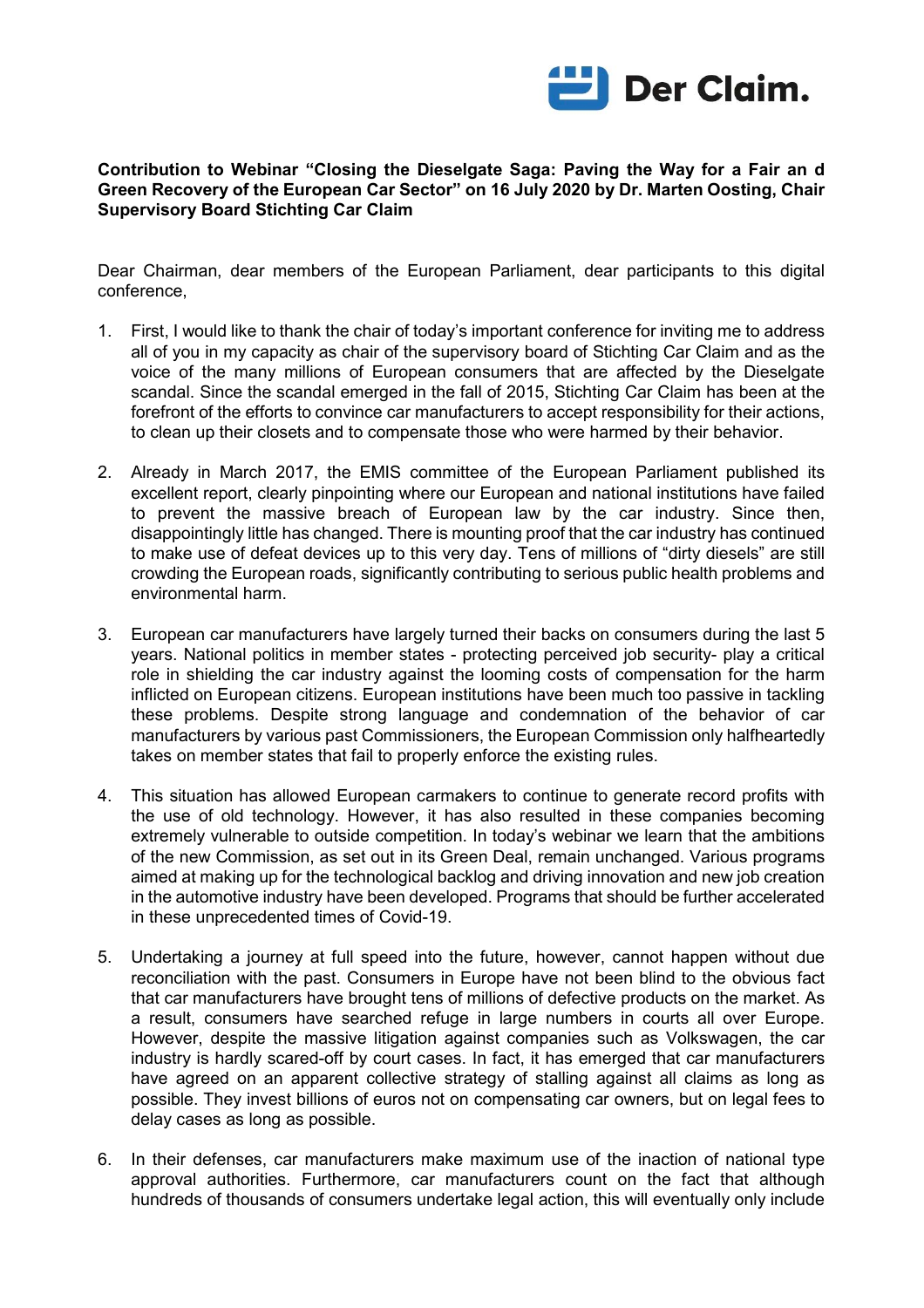

a relatively small percentage of the total number of affected car owners. Car manufacturers also massively postpone the outcome of court cases in order to maximize the height of a potential set-off of usage fees for miles driven during the time that consumers continued to use the cars against the compensation they are ordered to pay. With this strategy they aim to save millions of euros per day. It is – again - up to the courts to rule on the immorality of such practice. On top of that, car manufacturers have been able to successfully postpone rulings from national Supreme Courts and the European Court of Justice by quickly settling claims in full in anticipation of far-reaching negative rulings. Much to the frustration of all those many judges who are confronted with an overflow of their judicial systems.

- 7. Although tens of thousands of cases against Volkswagen have been processed in Europe's legal systems, there are still approximately 80,000 individual cases and mass claims pending in the various European courts. Only last May, the German Supreme Court finally got a chance to set an important precedent in which it qualified Volkswagen's behavior as immoral. However, this has not resulted in stimulating Volkswagen's willingness to settle. I can report first hand that in our own case, a mass action procedure in the Netherlands, which has already been running for over 3 (!) years now, Volkswagen never responded to calls for out of court settlement.
- 8. Volkswagen is not on its own. Daimler and BMW are suspected by the European Commission to have colluded with Volkswagen on the use of inferior technology in their diesel cars, needing them to cheat on real driving emissions. Tens of thousands of cases are pending against Daimler. Similarly, we notice a new wave of cases against BMW. In the event that later this year the ECJ will render a judgment on the definition of "*forbidden defeat devices*" in line with the conclusion of Advocate-General Sharpston, the floodgates will be opened for claims against many other car manufacturers as well, such as Renault, PSA and FCA. It is a public secret that all these companies have applied some form of a so-called "*thermal window*" or other defeat device in their diesel models. Our courts have so far been the only reliable factor in protecting the rights of European citizens during the Dieselgate scandal. I am extremely worried about the enormous burden that the car industry puts on our national courts, that already suffer serious backlog due to the Covid-19 crisis.
- 9. I am deeply concerned by the total lack of corporate social responsibility of the car industry. In two consecutive ways. Of course, and first of all: the Dieselgate scandal as such. Numerous courts at different levels, in different jurisdictions, have condemned the actions of Volkswagen and other car manufacturers as unlawful and in blatant violation of legal regulations regarding environment and public health. An embarrassing outcome for such an important industry. But moreover, in dealing with the scandal against this background, it is unacceptable that car manufacturers persist in rejecting any willingness to settle. Acknowledging the risk of a serious destabilization of our civil courts resulting therefrom in the near future, this behavior is careless both towards deceived consumers and to society as a whole.
- 10. I therefore urge the European car manufacturers to turn halfway, and to show readiness for consultation aimed at a friendly settlement. I also appeal to the bodies of the EU to make an effort to ensure that the car industry recognizes and takes its responsibility in this regard. An initiative endorsed and guided by the European Commission whereby representatives of the car industry on the one hand and representatives of the various stakeholders affected by the scandal on the other hand will negotiate a reasonable compromise to clean up the harmful effects of Dieselgate, would be an excellent way forward to achieve this. Stichting Car Claim – also speaking for its many partners all over Europe - is ready to participate in such initiative. We believe that such a solution is feasible. In fact, such compromise would largely mirror what has happened in the US, where consumer claims, environmental claims, administrative